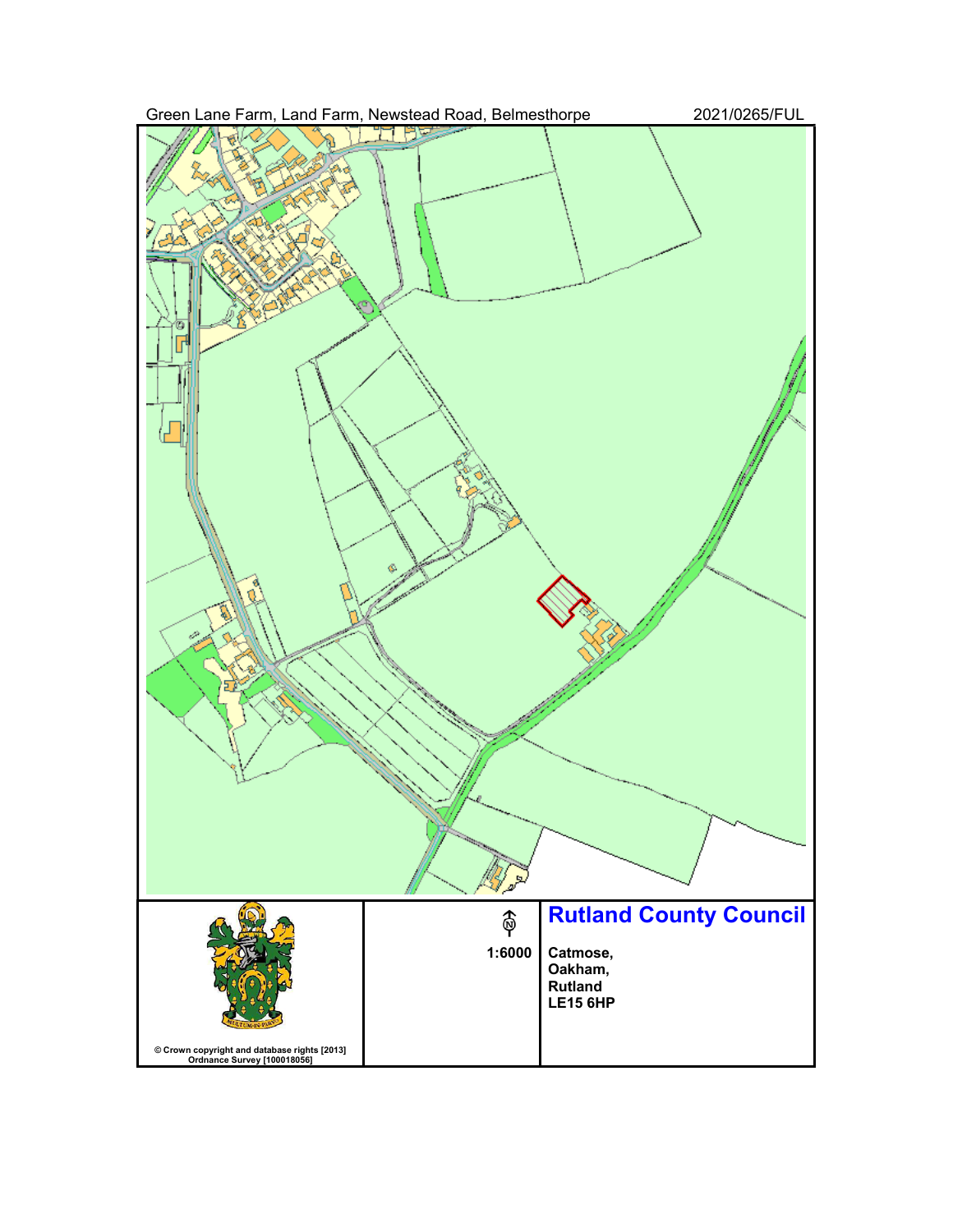| Application:                        | 2021/0265/FUL                                             |        | ITFM.                                                                                                                                                             |  |  |
|-------------------------------------|-----------------------------------------------------------|--------|-------------------------------------------------------------------------------------------------------------------------------------------------------------------|--|--|
| Proposal:                           | 1 no. dwelling to replace previously approved mobile home |        |                                                                                                                                                                   |  |  |
| Address:                            | Green Lane Farm, Newstead Road, Belmesthorpe, Rutland     |        |                                                                                                                                                                   |  |  |
| Applicant:                          | <b>Mr Shaun Alexander</b>                                 | Parish | <b>Ryhall Parish</b><br><b>Council</b>                                                                                                                            |  |  |
| Agent:                              | Mr John Hartley                                           | Ward   | <b>Ryhall And</b><br><b>Casterton Ward</b>                                                                                                                        |  |  |
| Reason for presenting to Committee: |                                                           |        | <b>Chair of the Planning and Licensing</b><br><b>Committee &amp; Cllr D. Wilby requested</b><br>that the application be referred to<br><b>Planning Committee.</b> |  |  |
| Date of Committee:                  |                                                           |        | 24.05.2022                                                                                                                                                        |  |  |
| <b>Determination Date:</b>          |                                                           |        | 04.06.2021                                                                                                                                                        |  |  |
| Agreed Extension of Time Date:      |                                                           |        | 25.05.2022                                                                                                                                                        |  |  |

# **EXECUTIVE SUMMARY**

**The information submitted and assessed by the agricultural consultant has concluded that there is no justification for a new permanent dwelling at this time.** 

## **RECOMMENDATION**

**Refused** for the following reason:

1. The settlement hierarchy in Rutland has been adopted to ensure that new development is located sustainably. Policy CS4 of the adopted Core Strategy strictly limits development in the countryside to that which has an essential need to be located in the countryside and restricts it to types of development that support the rural economy and meet affordable housing needs. The conversion and re-use of appropriately and suitably constructed rural buildings for residential use in the countryside is also acceptable under Policy CS4.

The information submitted with the application has not demonstrated that the business is currently sufficiently financially viable to justify a permanent dwelling of the size proposed (a four-bedroom house) on the site. It's considered that the overall size of the proposed dwelling is not commensurate with the established functional requirements of the holding. Appendix 1 of the Council's adopted Site Allocations and Policies DPD states that "dwellings that are unusually large in relation to the agricultural needs of the unit, or unusually expensive to construct in relation to the income it can sustain in the long-term, should not be permitted. It is the requirements of the enterprise, rather than those of the owner or occupier, which are relevant in determining the size of dwelling that is appropriate to a particular holding." As such the development would be contrary to Policies CS4 (The location of development), of the Adopted Core Strategy and Policies SP6 (Housing in the Countryside) of the Site Allocations Development Plan Document 2014 and paragraphs 80, of the NPPF (2021) and Planning Practice Guidance 'Housing needs of different groups' published July 2019.

# **Site & Surroundings**

1. The application site is located alongside Newstead Road and forms part of the agricultural holding at Green Lane Farm comprised of 6.8 hectares (16.81 acres) of owned land, and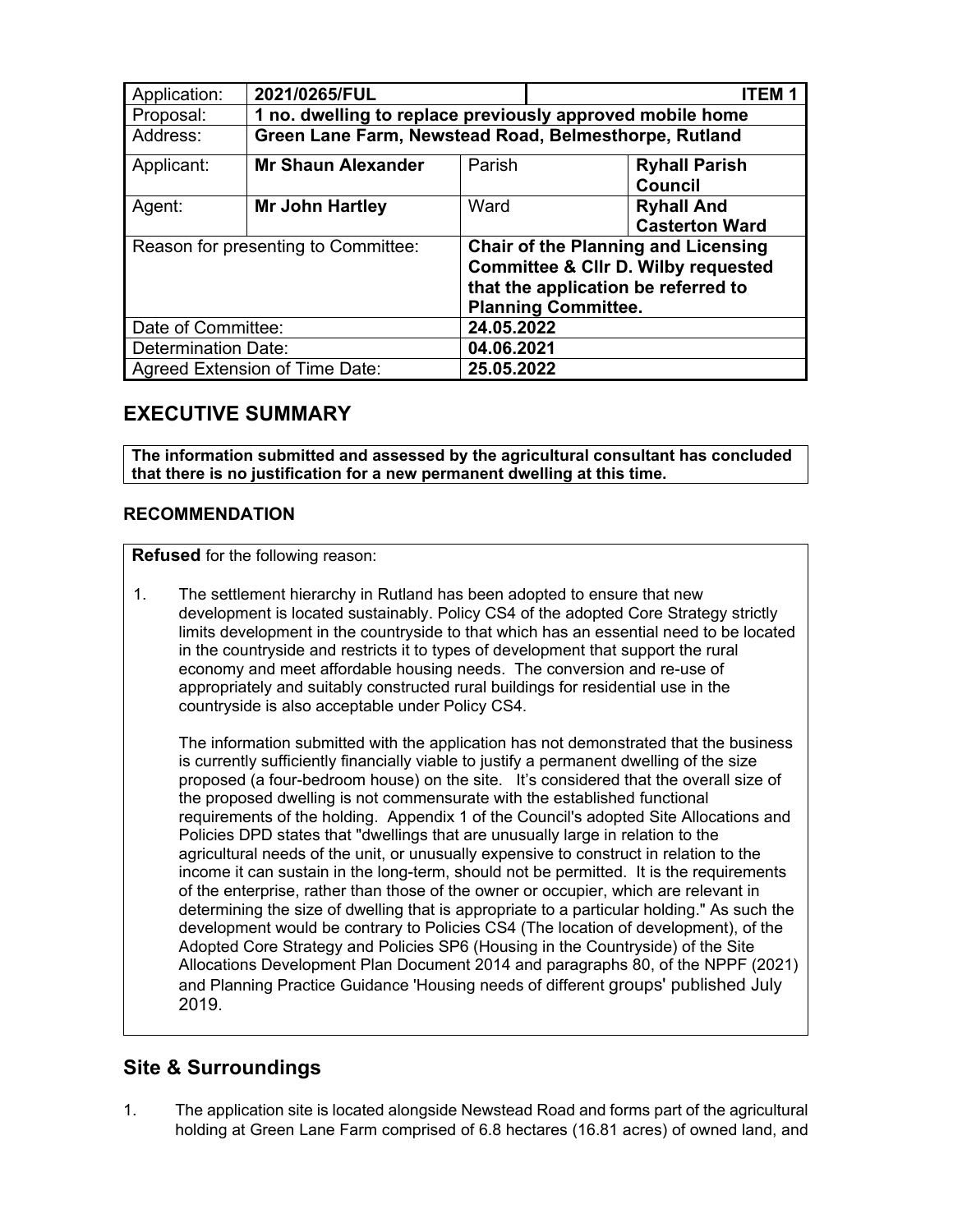buildings, at Belmesthorpe together with an existing mobile home which is occupied by the applicant and his family. In addition to the owned land, the applicant rents 10 hectares (25 acres) of additional land on a grass keeping licence close by also in Belmesthorpe.

## **Proposal**

- 2. The application seeks permission for a new permanent agricultural workers' dwelling at Green Lane Farm, Belmesthrope.
- 3. The proposals includes a two storey four bedroomed dwelling (room in the roof space). The ground floor would comprise hall, kitchen, lounge, utility and snug.

# **Relevant Planning History**

| <b>Application</b><br>AGRP/2007/0871              | <b>Description</b><br>Erection of lambing building                                                                                                     | <b>Decision</b><br>Approved      |
|---------------------------------------------------|--------------------------------------------------------------------------------------------------------------------------------------------------------|----------------------------------|
| AGRP/2008/0130<br>AGRP/2009/0073<br>APP/2011/0588 | Erect Dutch barn<br>Erection of open-sided barn.<br>Prior approval application for<br>erection of agricultural<br>building for housing of<br>livestock | Approved<br>Approved<br>Approved |
| APP/2012/0523                                     | Siting of temporary mobile<br>home to the rear (north west)<br>of existing farm buildings.                                                             | Approved                         |
| 2013/0529/AGP                                     | Application for prior<br>notification of agricultural<br>proposed building.                                                                            | Approved                         |
| 2015/0375/AGP                                     | Prior notification for erection<br>of steel portal framed<br>agricultural building for<br>storage of forage.                                           | Approved                         |
| 2016/0017/AGP                                     | Prior notification for the<br>erection of a steel portal<br>framed agricultural building<br>for storage of animal feed.                                | Approved                         |
| 2018/1183/AGP                                     | Prior notification of new<br>agricultural building                                                                                                     | Approved                         |
| 2020/0499/PNB                                     | Change of use from<br>Agricultural to commercial to<br>store 3 x machines for<br>landscaping works.                                                    | <b>Application Withdrawn</b>     |

# **Planning Guidance and Policy**

## **National Planning Policy Framework (NPPF) 2021**

Chapter 12 - Achieving well-designed places

## **Site Allocations and Policies DPD (2014)**

- SP5 Built Development in the Towns and Villages
- SP6 Housing in the Countryside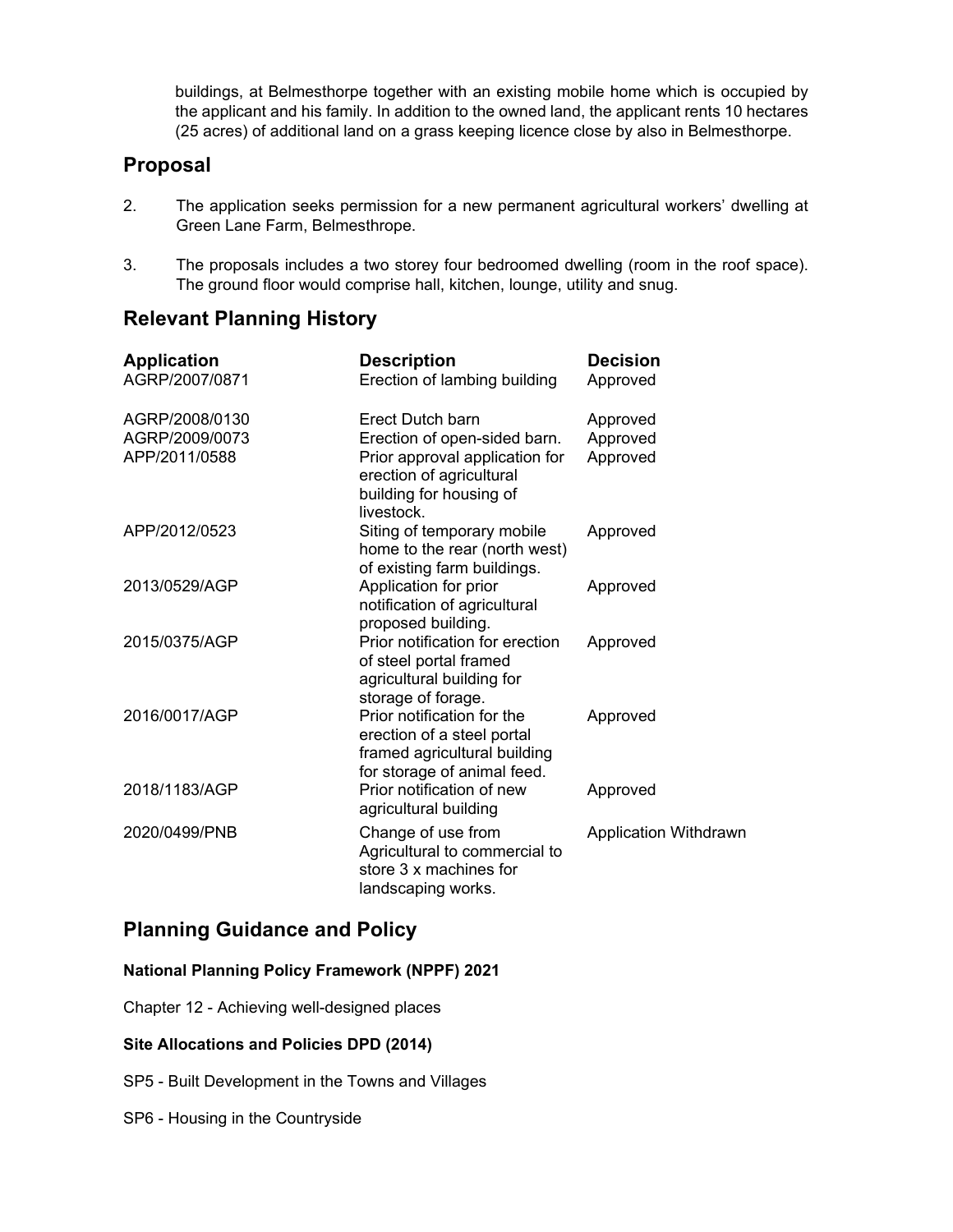SP15 - Design and Amenity

## **Core Strategy DPD (2011)**

- CS04 The Location of Development
- CS19 Promoting Good Design

### **Neighbourhood Plan**

Site is not within any relevant neighbourhood plan.

# **Planning Assessment**

### Principle of the use

- 4. The holding is stocked with 250 breeding ewes and their lambs, and 150 cattle (bulls) which are reared and finished within the existing buildings. The bulls are supplied by a third party as reared calves; are grown on and finished on contract by the applicant on an intensive indoor system. The cattle are on the holding for approximately 7-8 months. The applicant receives 50% of the sale price as his payment for rearing the cattle. It is proposed to increase the cattle numbers to 180 head in the near future.
- 5. The agricultural consultant appointed by the LPA assessed the submitted supporting information and has calculated using standard manday figures that the existing livestock has a standard labour requirement for one full-time person. This will increase to 1.1 fulltime persons if the cattle numbers are increased to 180 head as proposed.
- 6. Applications for new permanent agricultural workers dwellings are currently assessed under the relevant Policies within the adopted Local Plan and the National Planning Policy Framework (the Framework) which was revised in 2021. Paragraph 80 of the Framework states "Planning policies and decisions should avoid the development of isolated homes in the countryside unless one or more of the following circumstances apply:
	- a) There is an essential need for a rural worker, including those taking majority control of a farm business, to live permanently at or near their place of work in the countryside;"
- 7. The holding is currently stocked with many bulls and is currently full-time. As such there is an essential/functional need for one person to live at or near the existing buildings. Therefore, this consideration has been satisfied together with the criteria in paragraph 80(a).
- 8. Planning Practice Guidance 'Housing needs of different groups' published July 2019 at paragraph 010, sets out specific tests. These are:
	- a) Evidence of the necessity for a rural worker to live at, or in close proximity to, their place of work to ensure the effective operation of an agricultural, forestry or similar land based rural enterprise (for instance, where farm animals or agricultural processes require on-site attention 24 hours a day and where otherwise there would be a risk to human or animal health, or from crime, or to deal quickly with emergencies that could cause serious loss of crops or products)" ;–

The consultant concluded that there is an essential/functional need for one person to live at or in proximity to their place of work at Green Lane Farm, and this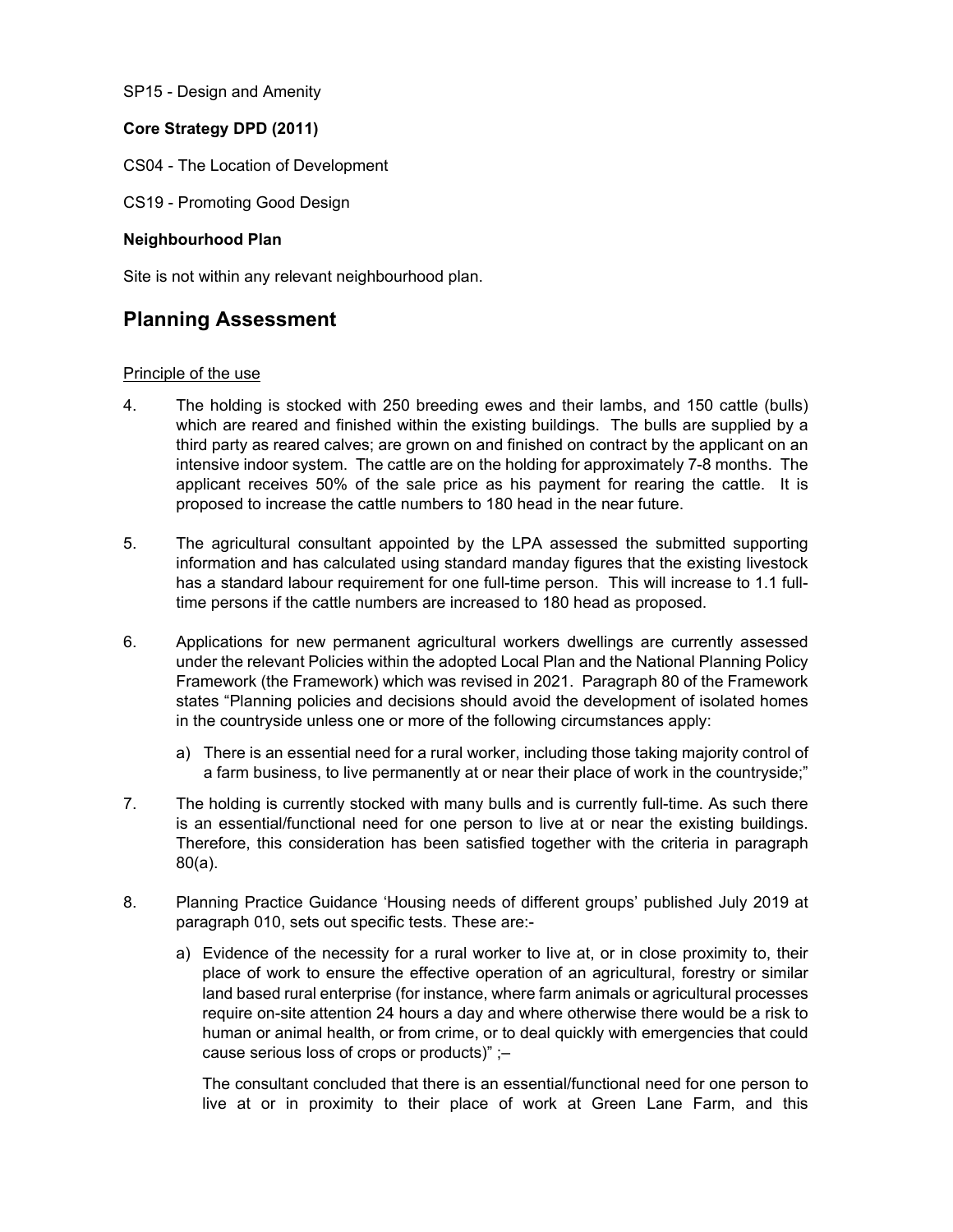essential/functional need was accepted by the Local Planning Authority when consent was granted for the siting of the existing mobile home.

b) The degree to which there is confidence that the enterprise will remain viable for the foreseeable future; -

The consultant has reviewed the applicant' accounts for the year ending 31st March 2019 and 2020. These accounts show that the business which trades as Green Lane Farm and includes the applicant's plant and groundworks enterprise has been profitable for both years. A significant amount of the income is from the agricultural enterprise. However, it is considered that the profits from the business are not able to sustain the cost of the proposed dwelling after the cost of labour has been deducted from the profit figures.

- 9. In addition, the proposed dwelling is a large four-bedroom dwelling with a gross external floor area of approximately 264 square metres. The proposed dwelling is excessive in size, and it would not be commensurate with the established existing functional need. Therefore, this consideration has not been satisfied, as the cost of building the proposed dwelling could not be sustained by the existing enterprise.
- 10. Therefore, it is considered that there is no confidence that the enterprise would remain viable for the foreseeable future if the proposed dwelling were to be constructed. This criterion has not been satisfied and neither has the sustainability element of the Framework.
- 11. Whether the provision of an additional dwelling on the site is essential for the continued viability of a farming business through the farm succession process; – The proposal is not for an additional dwelling, therefore this consideration is not relevant to this application.
- 12. Whether the need could be met through improvements to existing accommodation on the site, providing such improvements are appropriate considering their scale, appearance and the local context; - There is only the existing mobile home on the holding, and therefore this consideration is not relevant to this application.
- 13. In the case of new enterprises, whether it is appropriate to consider granting planning permission for a temporary dwelling for a trial period; – The application is for a permanent dwelling to replace an existing temporary dwelling, therefore this consideration is not relevant to this application.
- 14. In summary, the Council's Agricultural Consultants Assessment has confirmed that there is no agricultural support for the proposed permanent dwelling as the build costs cannot be sustained by the existing enterprise, and it would render the enterprise financially unviable. In addition, the proposed dwelling is excessive in size, and would not be commensurate with the essential existing requirements of the agricultural enterprise.

### Impact of the use on the character of the area

15. The proposed dwelling would be situated a reasonable distance from any significant public viewpoints and would not result in any significant adverse impact on the character of the surrounding landscape.

### Impact on the neighbouring properties

16. None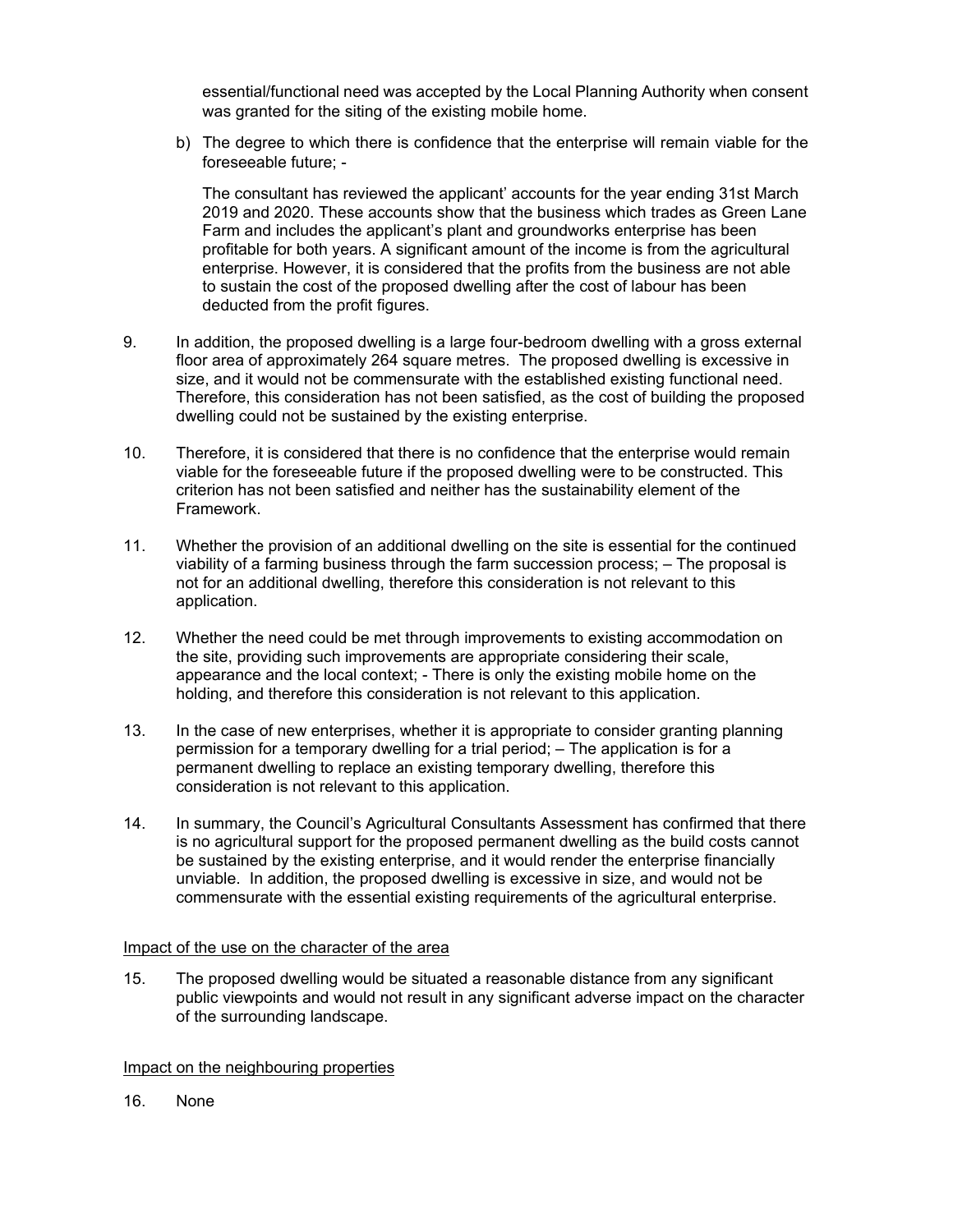### Highway issues

17. The proposed development would not result any unacceptable impact on the highway safety and adopted parking standards.

### Section 106 Heads of Terms

18. Not applicable

### Crime and Disorder

19. It is considered that the proposal would not result in any significant crime and disorder implications.

### Human Rights Implications

- 20. Articles 6 (Rights to fair decision making) and Article 8 (Right to private family life and home) of the Human Rights Act have been taken into account in making this recommendation.
- 21. It is considered that no relevant Article of that act will be breached.

## **Consultations**

### 22. **Public Rights of Way**

Access to the proposed development is via an existing farm track that crosses public footpath E174. No details on the number of vehicle movements that the development may generate have been provided - should we assume minimal traffic? On this basis any additional risk to the public using the footpath would be negligible. No objections therefore, but the applicant should still be aware of the possible presence of walkers (and that they have right of way at the crossing point).

If permission for development is granted the applicant must ensure:

a) There is no diminution in the width of the right of way available for use by members of the public (b) No building materials are stored on the right of way (c) No damage or substantial alteration, either temporary or permanent, is caused to the surface of the right of way (d) Vehicle movements are arranged so as not to interfere with the public's use of the way (e) No additional barriers (e.g. gates) are placed across the right of way, of either a temporary or permanent nature (f) No wildlife fencing or other ecological protection features associated with wildlife mitigation measures are placed across the right of way or allowed to interfere with the right of way (g) The safety of members of the public is ensured at all times

## 23. **The Parish Council**

Whilst we are sympathetic to this application and in theory would like to support the applicant in protecting his business and having permanent dwelling. We have viewed the comments made regarding the initial application for the sighting of the mobile home and we are not aware of any change to the statements contained in the Full Planning Permission Document, in particular: Particulars of Decision-Part 11.

- a) The building hereby permitted shall be removed and the land restored to its former condition on or before 3 years hence , in accordance with a scheme of work previously agreed in writing by the Local Planning Authority and
- b) The application is located in an area where new dwellings are not normally permitted.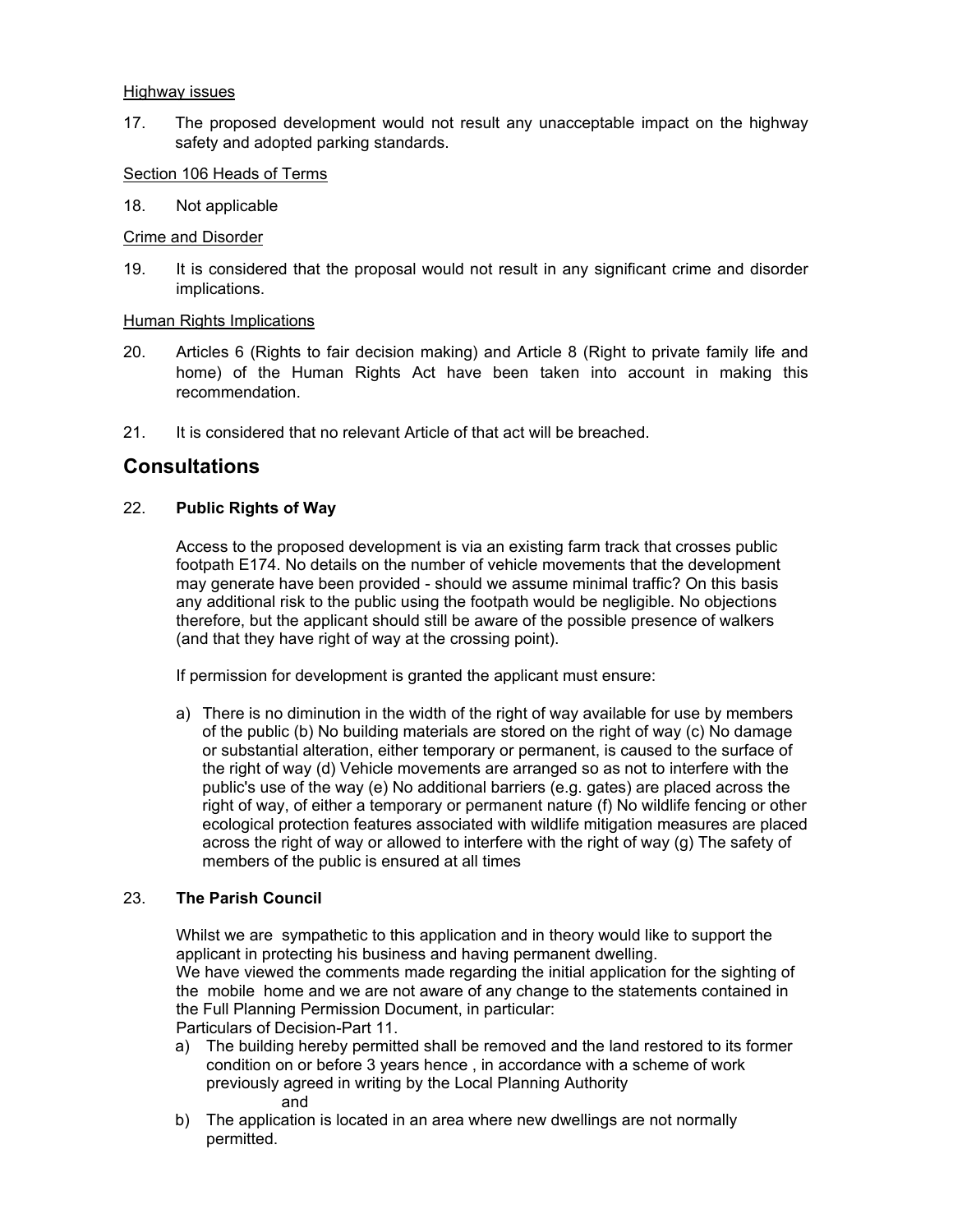Therefore, and in conclusion, the parish council feel we cannot support this application as it falls outside the curtilage of the village.

### 24. **Archaeology**

Thank you for your consultation on the above planning application.

Having reviewed the application against the Leicestershire and Rutland Historic Environment Record (HER), we do not believe the proposal will result in a significant direct or indirect impact upon the archaeological interest or setting of any known or potential heritage assets. We would therefore advise that the application warrants no further archaeological action (NPPF Section 16, para. 189-190).

### 25. **LCC Ecology**

It appears this is a part retrospective planning application; temporary solar panels have already been installed and there are proposals for an agricultural building. We have records of badger setts in the vicinity of the development and records of water vole in the watercourse. An ecology survey - to include surveys for badger and water vole - is required.

Please note that ODPM Regulations require protected species surveys to be submitted prior to determination of a planning application. It is also essential that the extent that they may be affected by the proposed development is established before the planning permission is granted. (Reference: Paragraph 99 of ODPM Circular 06/2005 (Biodiversity and Geological Conservation Statutory Obligations and their Impact within the Planning System).

### 26. **Agricultural Consultant** -

5th July 2021

I refer to the information on this application received in the post, and also our recent telephone conversation when you agreed to me contacting the applicant to provide me with the stocking and cropping of the holding and explanation/clarification of certain figures within the accounts, which had been submitted with the application. I have spoken to the applicant, and I base this report on the information he subsequently supplied. I now comment as follows;-

 Green Lane Farm comprises 6.8 hectares (16.81 acres) of owned land, and buildings, at Belmesthorpe together with an existing mobile home which is occupied by the applicant and his family.

 In addition to the owned land the applicant rents 10 hectares (25 acres) of additional land on a grass keeping licence close by also at Belmesthorpe.

 When I spoke to the applicant, he informed me that the holding is currently stocked with 250 breeding ewes and their lambs, and 150 cattle (bulls) which are reared and finished within the existing buildings. The bulls are supplied by a third party as reared calves; are grown on and finished on contract by the applicant on an intensive indoor system. The cattle are on the holding for approximately 7-8 months. The applicant receives 50% of the sale price as his payment for rearing the cattle. It is proposed to increase the cattle numbers to 180 head in the near future.

 I calculate using standard manday figures from recognised sources that the existing livestock have a standard labour requirement for one full-time person. This will increase to 1.1 full-time persons if the cattle numbers are increased to 180 head as proposed.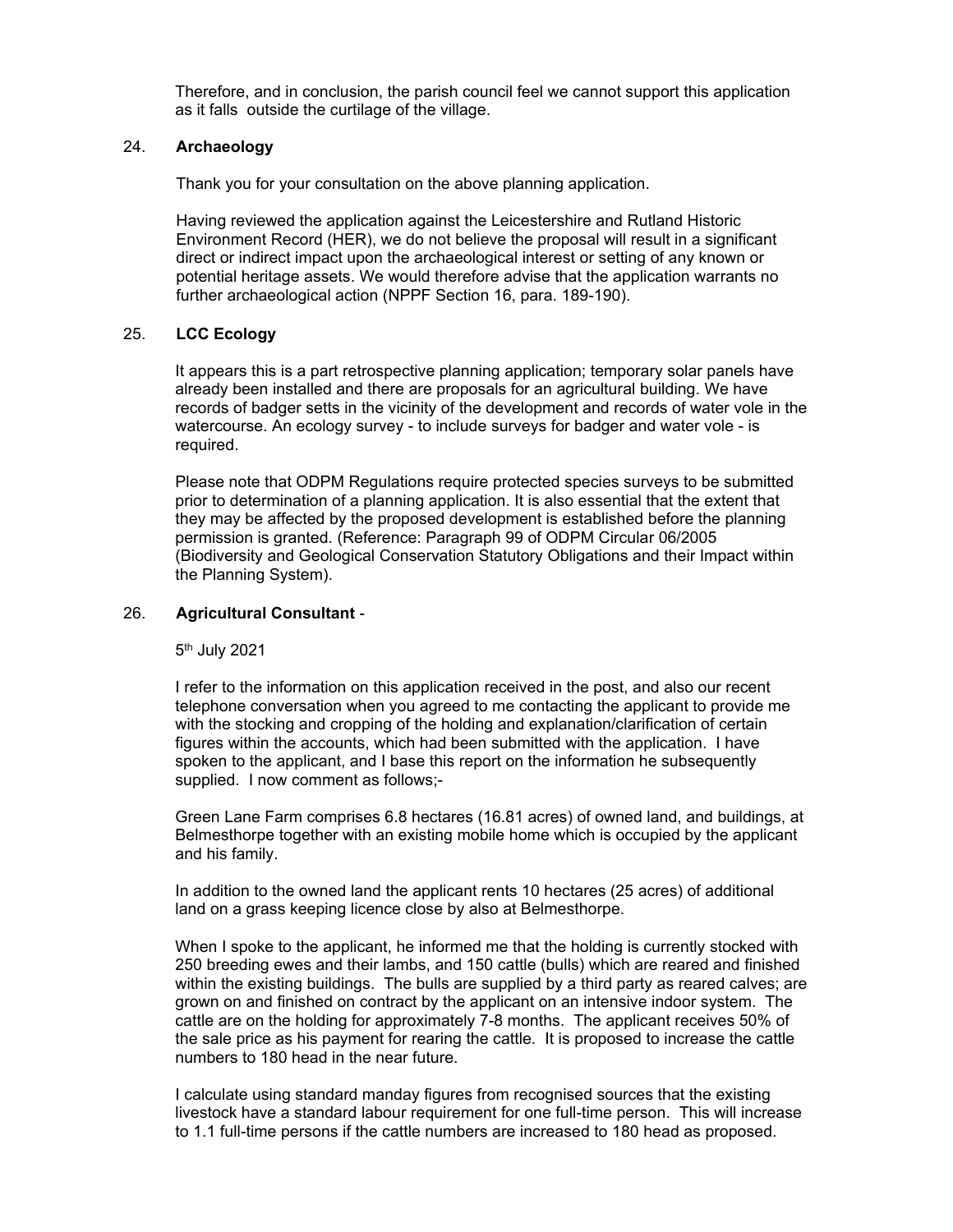Applications for agricultural and other rural occupational dwellings are currently assessed under the National Planning Policy Framework (the Framework) revised in July 2018, paragraph 79 of the revised Framework states "Planning policies and decisions should avoid the development of isolated homes in the countryside unless one or more of the following circumstances apply:-

a) There is an essential need for a rural worker, including those taking majority control of a farm business to live permanently at or near their place of work in the countryside;" – Planning Practice Guidance was also provided in July, 2019 at paragraph 010 which deals with the need for rural workers' dwellings in the countryside, and which sets out considerations which may be relevant to take into account when applying paragraph 79(a).

 Paragraph 010 sets out five considerations which may be taken into account when applying paragraph 79(a) these are:-

- a) "Evidence of the necessity for a rural worker to live at, or in close proximity to, their place of work to ensure the effective operation of an agricultural, forestry or similar land based rural enterprise (for instance where farm animals or agricultural processes require on-site attention 24 hours a day and where otherwise there would be a risk to human or animal health, or from crime, or to deal quickly with emergencies that could cause serious loss of crops or products);" – as the holding is currently stocked with a large number of bulls, and is currently full-time, I consider that there is an essential/functional need for one person to live at or near the existing buildings. Therefore, this consideration has been satisfied together with the criteria in paragraph 79(a).
- b) "The degree to which there is confidence that the enterprise will remain viable for the foreseeable future;" – I have had sight of the applicant's accounts for the year ends 31st March, 2019 and 2020; these accounts show that the business which trades as Green Lane Farm and includes the applicant's plant and ground works enterprise has been profitable for both of these years, with a significant amount of the income being from the agricultural enterprise. However, I do not consider that the profits from the business are able to sustain the cost of the proposed dwelling after the cost of labour has been deducted from the profit figures. In addition, the proposed dwelling is a large four bedroomed dwelling with a gross external floor area of approximately 264 square metres which I consider is excessive in size, and not commensurate with the established existing functional need. Therefore, this consideration has not been satisfied as the cost of building the proposed dwelling cannot be sustained by the existing enterprise.
- c) Whether the provision of an additional dwelling on the site is essential for the continued viability of a farming business through the farm succession process;" – the proposal is not for an additional dwelling, therefore this consideration is not relevant to this application.
- d) Whether the need could be met through improvements to existing accommodation on the site, providing such improvements are appropriate taking into account their scale, appearance and the local context;" – there is only the existing mobile home on the holding, and therefore this consideration is not relevant to this application.
- e) "In the case of new enterprises, whether it is appropriate to consider granting planning permission for a temporary dwelling for a trial period." – the application is for a permanent dwelling to replace an existing temporary dwelling, therefore this consideration is not relevant to this application.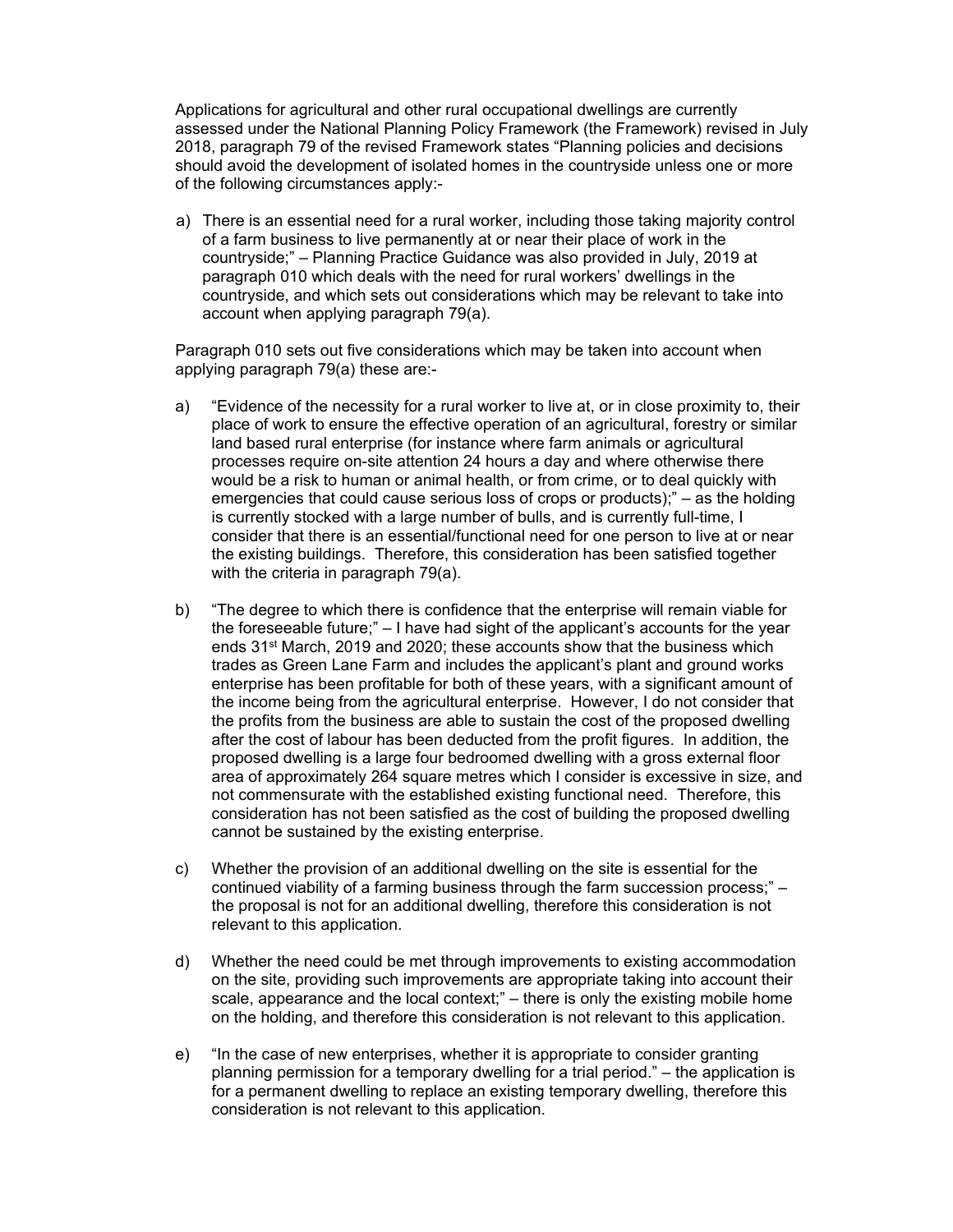In conclusion, I ADVISE that there is no agricultural support for the proposed permanent dwelling as the build costs cannot be sustained by the existing enterprise, and it would render the enterprise financially unviable. In addition, the proposed dwelling is excessive in size, and would not be commensurate with the essential existing requirements of the agricultural enterprise.

I trust the above will assist you to determine this application however should you require any further information or advice on the agricultural aspects of the application would you please contact myself on 01664 813706.

Thank you for your instructions in this matter.

Yours sincerely,

## **A.G. Coombe MRICS FAAV Sanham Agricultural Planning Limited**

## 13th January 2022

I refer to your request for my additional comments on this application following receipt of the applicant's accounts for the year end  $31<sup>st</sup>$  March 2021. I now comment as follows:-

- a) The turnover for the business has increased by  $\epsilon$  over the 2020 figure.
- b) The net profit for the year has increased by over  $\mathbf{E}$  in the 2021 accounts.
- c) There is a large sum of income attributable to Coronavirus support grants. This is almost as much as the increase in net profits for the year.
- d) No depreciation has been shown on the profit and loss accounts submitted.
- e) From the accounts submitted which includes the Coronavirus support grants; I calculate that the enterprise overall is financially viable and would be capable of sustaining the cost of a modest new dwelling after the deduction of a minimum wage for Mr. Alexander.
- f) The drawing for the proposed new dwelling shows a very large four bedroomed dwelling with a gross external floor area of over 260 square metres. I calculate that even with the increase in profits for 2021 the overall enterprise would be unable to sustain the cost of such a large dwelling. Therefore the application is unable to comply with the sustainability element of the Framework, or satisfy the considerations in paragraph 010 of the Planning Practice Guidance issued in July 2019.
- g) Agricultural workers' dwellings should be of a size commensurate with the established functional requirement. Dwellings that are unusually large in relation to the agricultural needs of the unit or unusually expensive to construct in relation to the income it can sustain in the long-term, should not be permitted. It is the requirements of the enterprise rather than those of the owner or occupier , which are relevant in determining the size of dwelling that is appropriate to a particular holding.

In conclusion, I ADVISE that there is no agricultural support for the current application, as the proposed dwelling is excessive in size, and is not commensurate with the established functional requirement of the enterprise.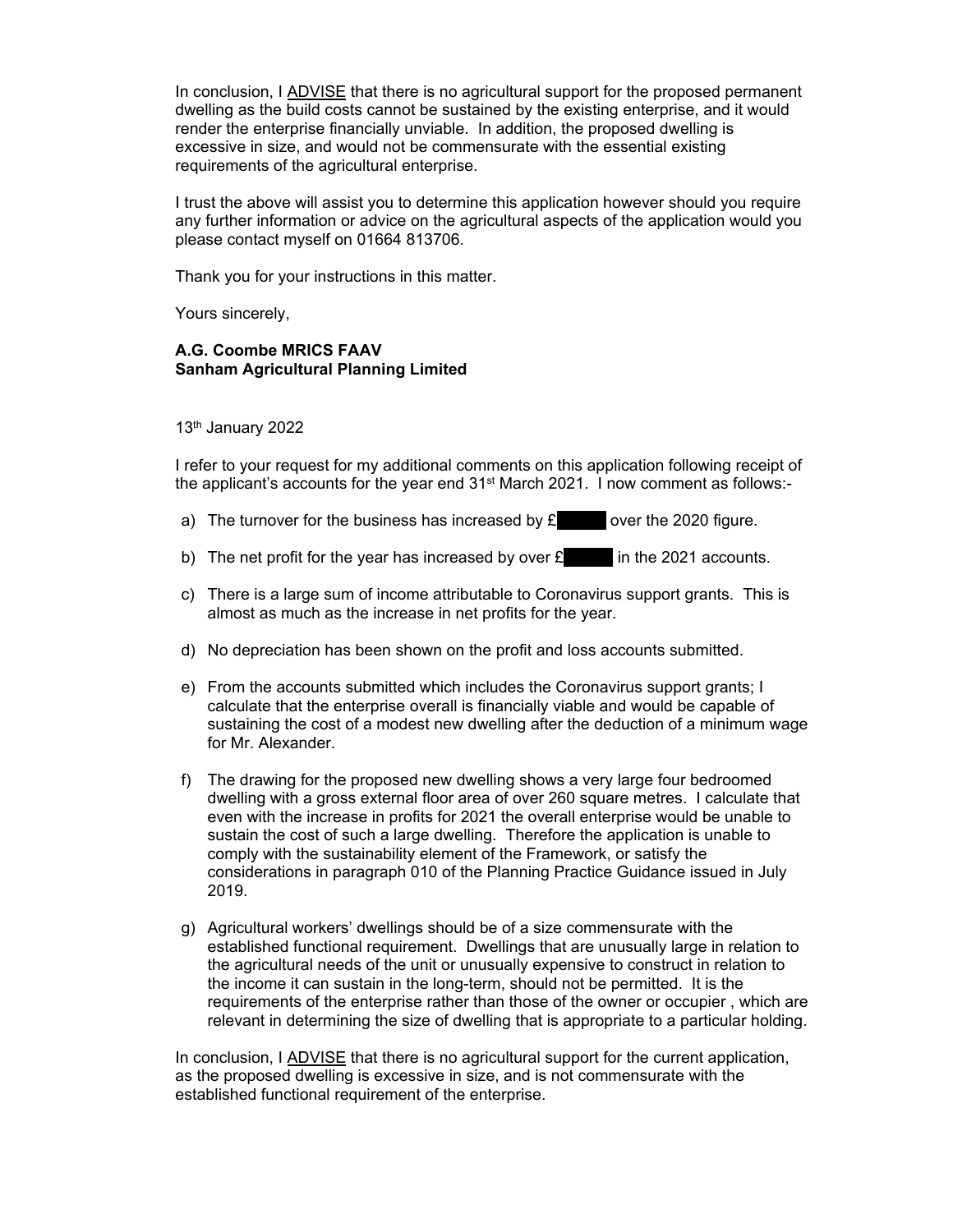However, there would be agricultural support for a more modest sized dwelling providing the cost can be sustained by the enterprise carried out on this relatively small area of land.

I trust the above will assist you to determine this application.

Thank you for your further instructions in this matter.

Yours sincerely,

### **A.G. Coombe MRICS FAAV Sanham Agricultural Planning Limited**

8<sup>th</sup> February 2022

I refer to your recent telephone conversation when you requested I comment on Mr. Hartley's email dated 19<sup>th</sup> January 2022 with Mr. Alexander's email dated 18<sup>th</sup> January, 2022 attached regarding the above application. I now comment on Mr. Hartley's email as follows:-

### a) OCCUPANCY

 I note that Mr. & Mrs. Alexander have four children; however, this is a personal matter and does not affect my agricultural advice as it is the requirements of the enterprise and what the enterprise can sustain that is relevant rather than the requirements of the owner or occupier, which are relevant in determining the size of dwelling that is appropriate to a particular holding.

### b) SUSTAINABLE BUILD COST

 I do not doubt that Mr. Alexander often works 16 hour days, and seven days a week, this is very much the norm in farming. I also accept that he is competent in most trades, which would reduce the build cost for the dwelling. Also that he would spread the build cost over a number of years. However, agricultural workers' dwellings are required to be sustained by the agricultural enterprise, and the cost that is relevant, is the build cost of the dwelling as if it were all carried out by builders and other tradesmen as any future owner or occupier would be required to pay for the cost of the dwelling which the holding could not sustain. Furthermore, if such a large dwelling were to be constructed on the site and made the subject of an Agricultural Occupancy Condition, any future owner may be successful in claiming that the Agricultural Occupancy Condition was improperly imposed and use this as a reason to remove the Agricultural Occupancy Condition.

## c) PRECEDENT

 I do not consider the approval of two applications in the Local Planning Authority Area are relevant or form a legal precedent as all applications are assessed on their merits at the time.

### d) FARM BUSINESS

 I note the contents of this paragraph however it does not alter my previous comments, or the comments I have made above.